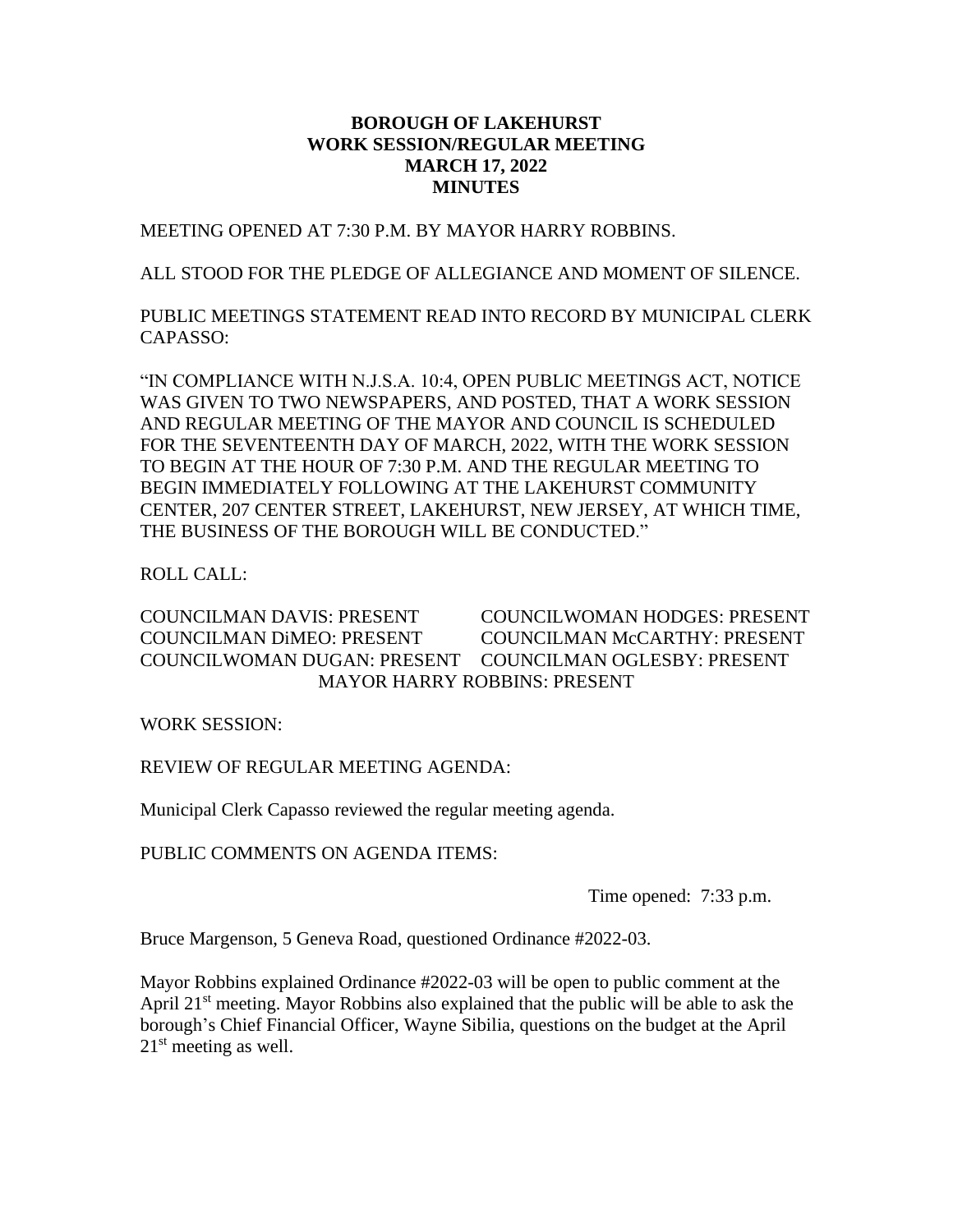Council President Oglesby stated the budget will be on the website for review.

Councilwoman Dugan added a paper copy of the budget is available at Borough Hall.

Time closed: 7:35 p.m.

Council President Oglesby reported that he and the Finance Committee attended a Budget Seminar in Trenton and added that he learned a few things that the borough might want to implement for next year's budget.

# ADJOURNMENT OF WORK SESSION:

Motion by: James Davis Seconded by: Bernadette Dugan To adjourn work session. Roll call vote held. All votes affirmative.

# APPROVAL OF MINUTES:

Motion by: Steven Oglesby Seconded by: Bernadette Dugan To approve minutes of March 3, 2022 Regular Meeting. Roll call vote held. All votes affirmative.

## CONSENT AGENDA:

All matters to be considered to be routine in nature and will be enacted by one motion. There will be no separate discussion of these items. If any discussion is desired by Council, that particular item will be removed from the Consent Agenda and will be considered separately.

## A. RESOLUTIONS:

|  | 1. Resolution #22-074 re: Payment of Bills |                                                                                 |
|--|--------------------------------------------|---------------------------------------------------------------------------------|
|  |                                            | 2. Resolution #22-075 re: Equal Employment Opportunity                          |
|  |                                            | 3. Resolution #22-076 re: Self-examination of 2022 Municipal Budget             |
|  |                                            | 4. Resolution #22-077 re: Awarding of contract for CDBG funded Orange Street    |
|  |                                            | Mill and Overlay project to Swift & Sons Inc.                                   |
|  |                                            | 5. Resolution #22-078 re: Authorizing the Execution of an Agreement Between the |
|  |                                            | Borough of Lakehurst and Martin W. Lynch for                                    |
|  |                                            | <b>Reassessment Program</b>                                                     |
|  |                                            | 6. Resolution #22-079 re: Appointment of John Kern as a Reassessment Field      |
|  |                                            | Inspector                                                                       |
|  |                                            | 7. Resolution #22-080 re: Authorizing shared services agreement with Manchester |
|  |                                            | Township to provide Municipal Court services                                    |
|  |                                            |                                                                                 |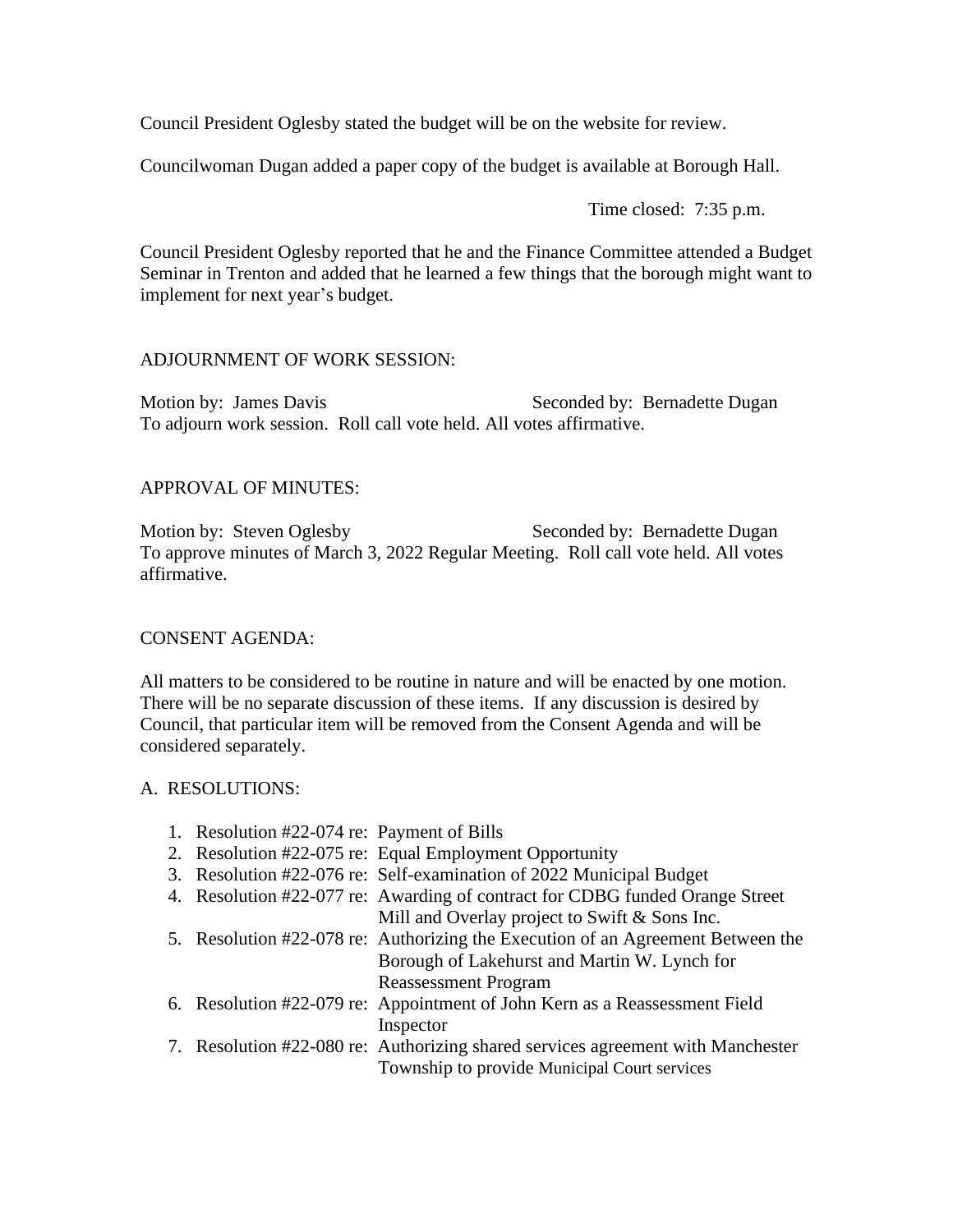### B. ORDINANCES APPROVED ON FIRST READING:

# "AN ORDINANCE OF THE BOROUGH OF LAKEHURST, COUNTY OF OCEAN, STATE OF NEW JERSEY TO EXCEED THE MUNICIPAL BUDGET APPROPRIATION LIMITS AND TO ESTABLISH A CAP BANK" (#2022-03)

Motion by: James Davis Seconded by: Patricia Hodges To approve consent agenda. Roll call vote held. All votes affirmative.

#### ORDINANCES NOT ON CONSENT AGENDA:

Motion by: Patricia Hodges Seconded by: Steven Oglesby To approve on second reading and open the public hearing of Ordinance #2022-02 entitled: "AN ORDINANCE OF THE BOROUGH OF LAKEHURST, COUNTY OF OCEAN, STATE OF NEW JERSEY, PROVIDING FOR A SPECIAL EMERGENCY APPROPRIATION OF \$54,395 FOR THE PREPARATION AND EXECUTION OF A COMPLETE PROGRAM OF REASSESSMENT OF REAL PROPERTY FOR USE OF THE LOCAL ASSESSOR OF THE BOROUGH OF LAKEHURST, IN THE COUNTY OF OCEAN, STATE OF NEW JERSEY". Roll call vote held. All votes affirmative.

Time opened: 7:37 p.m.

## NO PUBLIC COMMENT

Time closed: 7:38 p.m.

Motion by: Steven Oglesby Seconded by: Brian DiMeo To adopt Ordinance #2022-02. Roll call vote held. All votes affirmative.

NEW BUSINESS:

## INTRODUCTION OF 2022 MUNICIPAL BUDGET:

Motion by: Patricia Hodges Seconded by: Bernadette Dugan To approve Resolution #22-081 Introduction of the 2022 Municipal Budget. Roll call vote held. All votes affirmative.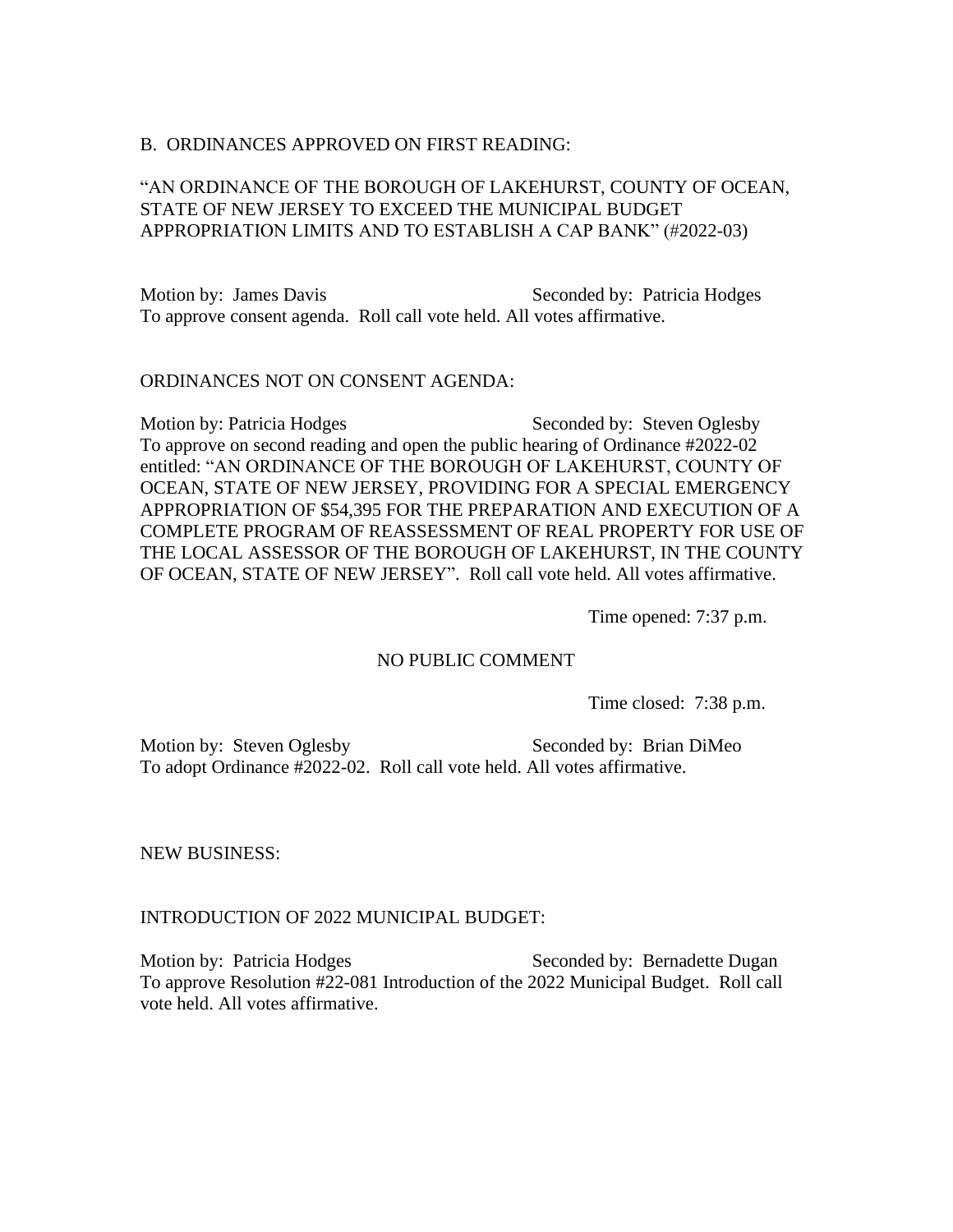## COMMITTEE/COUNCIL REPORTS:

Councilwoman Hodges reported the Finance Seminar that she had attended was very informative. Mrs. Hodges stated there are procedural items that the borough might want to look at for next year's budget. Mrs. Hodges commended Councilman DiMeo, the Chief Financial Officer, and Department Heads for working on the budget adding it was workable as can be.

Councilman DiMeo thanked Councilwoman Hodges for her efforts as well in regard to the budget adding it was a challenge this year. Mr. DiMeo stated he too went to the Finance Seminar further adding it was informative.

Mr. DiMeo reported the Youth and Recreation Committee had a meeting this past week. Mr. DiMeo stated they are working on a few events and that more information will be coming.

Councilwoman Dugan reported Dave Winton, Public Works Department Head, is preparing the soil for the trees that will be planted along Union Avenue and added that Mayor Robbins has received funding for the trees.

Mayor Robbins thanked Dr. Brian Klohn for generously donating the money to purchase all the trees that are being planted along Union Avenue. Mayor Robbins stated Dr. Klohn has done a lot for the borough over the years.

Ms. Dugan stated the trees will be planted by April 1st.

Councilman Davis reported Mr. Winton is waiting notice from Arnold Steel to pickup the steel that is needed to repair the pavilion at Lake Horicon.

Mr. Davis stated he would like the borough to do something special for Dr. Klohn adding the donation for the trees was more than generous.

Mayor Robbins suggested dedicating a tree to Dr. Klohn adding the borough could put a dedication brick next to a tree.

Council President Oglesby suggested the tree in front of Dr. Klohn's office should be the dedicated tree. Mr. Oglesby also suggested the tree in front of Borough Hall should be dedicated to Councilman Lowe adding he fought for the trees to be replaced when they were removed last year.

Councilman McCarthy reported new guardrails are being installed along Route 70. Mr. McCarthy also reported that the Board of Education meeting had been rescheduled for March  $22<sup>nd</sup>$  adding the tentative budget adoption will be held that meeting.